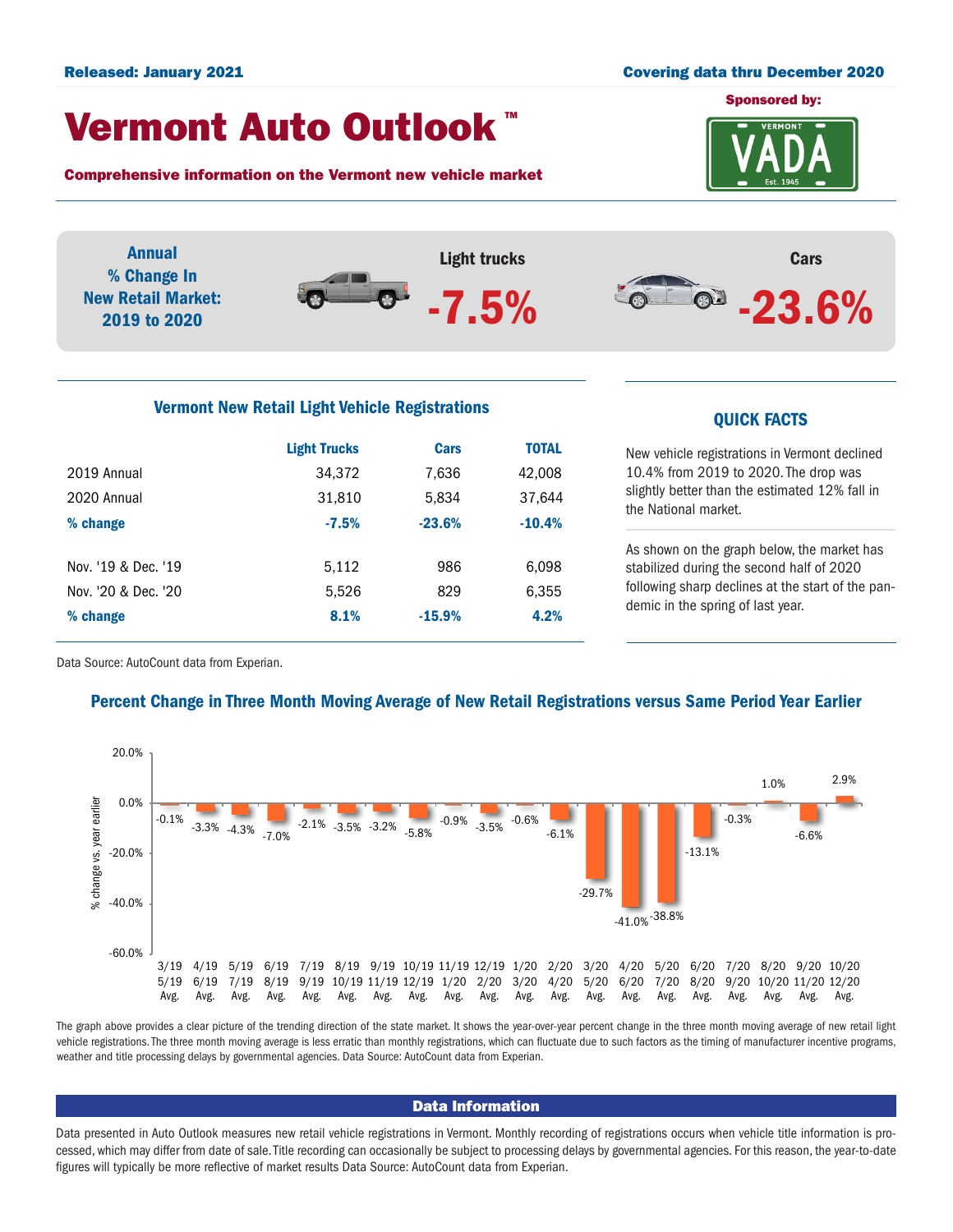## Page 2 **Page 2** Released: January 2021



|                                 |                         |                         |                |          | Vermont New Retail Car and Light Truck Registrations |        |          |                            |                                      |         |
|---------------------------------|-------------------------|-------------------------|----------------|----------|------------------------------------------------------|--------|----------|----------------------------|--------------------------------------|---------|
|                                 | Number                  | Nov. and Dec. Combined  |                |          | <b>Annual Total</b>                                  |        |          | Annual<br>Market Share (%) |                                      |         |
|                                 | of dealers              | 2019                    | 2020           | % chg.   | 2019                                                 | 2020   | % chg.   | 2019                       | 2020                                 | Chg.    |
| <b>TOTAL</b>                    |                         | 6,098                   | 6,355          | 4.2%     | 42,008                                               | 37,644 | $-10.4%$ |                            |                                      |         |
| Cars                            |                         | 986                     | 829            | $-15.9%$ | 7,636                                                | 5,834  | $-23.6%$ | 18.2                       | 15.5                                 | $-2.7$  |
| Trucks                          |                         | 5,112                   | 5,526          | 8.1%     | 34,372                                               | 31,810 | $-7.5%$  | 81.8                       | 84.5                                 | 2.7     |
| Domestic Brands                 |                         | 2,591                   | 2,788          | 7.6%     | 18,025                                               | 16,808 | $-6.8%$  | 42.9                       | 44.6                                 | 1.7     |
| European Brands                 |                         | 437                     | 462            | 5.7%     | 2,832                                                | 2,770  | $-2.2%$  | 6.7                        | 7.4                                  | 0.6     |
| Japanese Brands                 |                         | 2,851                   | 2,834          | $-0.6%$  | 19,578                                               | 16,510 | $-15.7%$ | 46.6                       | 43.9                                 | $-2.7$  |
| Korean Brands                   |                         | 219                     | 271            | 23.7%    | 1,573                                                | 1,556  | $-1.1%$  | 3.7                        | 4.1                                  | 0.4     |
| Acura                           | $\mathbf{1}$            | 26                      | $35\,$         | 34.6%    | 188                                                  | 167    | $-11.2%$ | 0.4                        | 0.4                                  | 0.0     |
| Alfa Romeo                      | $\mathbf{1}$            | $\overline{2}$          | $\mathbf{1}$   | $-50.0%$ | 18                                                   | 8      | $-55.6%$ | 0.0                        | 0.0                                  | 0.0     |
| Audi                            | $\overline{2}$          | 74                      | 82             | 10.8%    | 491                                                  | 431    | $-12.2%$ | $1.2\,$                    | 1.1                                  | 0.0     |
| <b>BMW</b>                      | $\mathbf{1}$            | 26                      | 38             | 46.2%    | 208                                                  | 182    | $-12.5%$ | 0.5                        | 0.5                                  | 0.0     |
| <b>Buick</b>                    | 9                       | 74                      | 61             | $-17.6%$ | 588                                                  | 482    | $-18.0%$ | 1.4                        | 1.3                                  | $-0.1$  |
| Cadillac                        | 5                       | 18                      | 18             | 0.0%     | 102                                                  | 92     | $-9.8%$  | 0.2                        | 0.2                                  | 0.0     |
| Chevrolet                       | 13                      | 585                     | 658            | 12.5%    | 3,838                                                | 3,852  | 0.4%     | 9.1                        | 10.2                                 | 1.1     |
| Chrysler                        | 10                      | 18                      | 25             | 38.9%    | 112                                                  | 87     | $-22.3%$ | 0.3                        | 0.2                                  | 0.0     |
| Dodge                           | 9                       | 26                      | 32             | 23.1%    | 284                                                  | 226    | $-20.4%$ | 0.7                        | 0.6                                  | $-0.1$  |
| <b>FIAT</b>                     | $\mathbf{1}$            | 3                       | $\mathbf{1}$   | $-66.7%$ | 17                                                   | 16     | $-5.9%$  | 0.0                        | 0.0                                  | 0.0     |
| Ford                            | 16                      | 843                     | 834            | $-1.1%$  | 5,880                                                | 5,169  | $-12.1%$ | 14.0                       | 13.7                                 | $-0.3$  |
| Genesis                         | $\mathbf{1}$            | $\pmb{0}$               | $\mathbf{1}$   |          | 9                                                    | 5      | $-44.4%$ | 0.0                        | 0.0                                  | 0.0     |
| GMC                             | 9                       | 370                     | 357            | $-3.5%$  | 2,465                                                | 2,251  | $-8.7%$  | 5.9                        | 6.0                                  | 0.1     |
| Honda                           | 4                       | 523                     | 524            | 0.2%     | 3,527                                                | 2,949  | $-16.4%$ | 8.4                        | 7.8                                  | $-0.6$  |
| Hyundai                         | 3                       | 104                     | 105            | 1.0%     | 644                                                  | 596    | $-7.5%$  | 1.5                        | 1.6                                  | 0.1     |
| Infiniti                        | $\mathbf 0$             | $\mathbf{1}$            | $\overline{2}$ | 100.0%   | 21                                                   | 12     | $-42.9%$ | 0.0                        | 0.0                                  | 0.0     |
| Jaguar                          | $\mathbf 0$             | $\overline{\mathbf{c}}$ | $\mathbf{1}$   | $-50.0%$ | 16                                                   | 10     | $-37.5%$ | 0.0                        | 0.0                                  | 0.0     |
| Jeep                            | $\overline{9}$          | 304                     | 447            | 47.0%    | 2,244                                                | 2,276  | 1.4%     | 5.3                        | 6.0                                  | 0.7     |
| Kia                             | 3                       | 115                     | 165            | 43.5%    | 920                                                  | 955    | 3.8%     | 2.2                        | 2.5                                  | 0.3     |
| Land Rover                      | $\mathbf 0$             | 13                      | 12             | $-7.7%$  | 58                                                   | 51     | $-12.1%$ | 0.1                        | 0.1                                  | 0.0     |
| Lexus                           | $\mathbf 0$             | 9                       | $17\,$         | 88.9%    | 81                                                   | 69     | $-14.8%$ | 0.2                        | 0.2                                  | $0.0\,$ |
| Lincoln                         | 4                       | 14                      | 10             | $-28.6%$ | 100                                                  | 74     | $-26.0%$ | 0.2                        | 0.2                                  | 0.0     |
| Mazda                           | $\overline{2}$          | 85                      | 84             | $-1.2%$  | 497                                                  | 487    | $-2.0%$  | 1.2                        | 1.3                                  | 0.1     |
| Mercedes                        | $\mathbf{1}$            | 44                      | 32             | $-27.3%$ | 203                                                  | 177    | $-12.8%$ | 0.5                        | 0.5                                  | 0.0     |
| <b>MINI</b>                     | $\mathbf{1}$            | 6                       | 13             | 116.7%   | 68                                                   | 56     | $-17.6%$ | 0.2                        | 0.1                                  | $0.0\,$ |
| Mitsubishi                      | $\overline{a}$          | 58                      | 63             | 8.6%     | 442                                                  | 398    | $-10.0%$ | 1.1                        | 1.1                                  | 0.0     |
| Nissan                          | 5                       | 218                     | 169            | $-22.5%$ | 1,853                                                | 1,265  | $-31.7%$ | 4.4                        | 3.4                                  | $-1.1$  |
| Other                           |                         | 13                      | $11\,$         | $-15.4%$ | 81                                                   | 145    | 79.0%    | $0.2\,$                    | 0.4                                  | $0.2\,$ |
| Porsche                         | $\overline{0}$          | 3                       | 4              | 33.3%    | 32                                                   | 36     | 12.5%    | 0.1                        | 0.1                                  | 0.0     |
| Ram                             | 6                       | 319                     | 307            | $-3.8%$  | 2,207                                                | 2,105  | $-4.6%$  | 5.3                        | 5.6                                  | $0.3\,$ |
| Subaru                          | 7                       | 785                     | 825            | 5.1%     | 5,558                                                | 5,030  | $-9.5%$  | 13.2                       | 13.4                                 | 0.1     |
| Tesla                           | 0                       | 19                      | 39             | 105.3%   | 192                                                  | 187    | $-2.6%$  | 0.5                        | 0.5                                  | $0.0\,$ |
| Toyota                          | 7                       | 1,141                   | 1,110          | $-2.7%$  | 7,371                                                | 6,031  | $-18.2%$ | 17.5                       | 16.0                                 | $-1.5$  |
| Volkswagen                      | 4                       | 200                     | 179            | $-10.5%$ | 1,300                                                | 1,348  | 3.7%     | 3.1                        | 3.6                                  | 0.5     |
| Volvo                           | $\overline{\mathbf{c}}$ | 57                      | 93             | 63.2%    | 393                                                  | 419    | 6.6%     | 0.9                        | 1.1                                  | 0.2     |
| Top ten brands are shaded grey. |                         |                         |                |          |                                                      |        |          |                            | Source: AutoCount data from Experian |         |

At Auto Outlook, we strive to provide accurate analyses based upon the data available to us. Auto Outlook can make no representation or warranty with respect to the accuracy or completeness of the data we provide or the projections that we make based upon such data. Auto Outlook expressly disclaims any such warranties, and undue reliance should not be placed on any analysis. Auto Outlook undertakes no obligation to revise any forecasts or analyses, whether as a result of any new data, the occurrence of future events, or otherwise.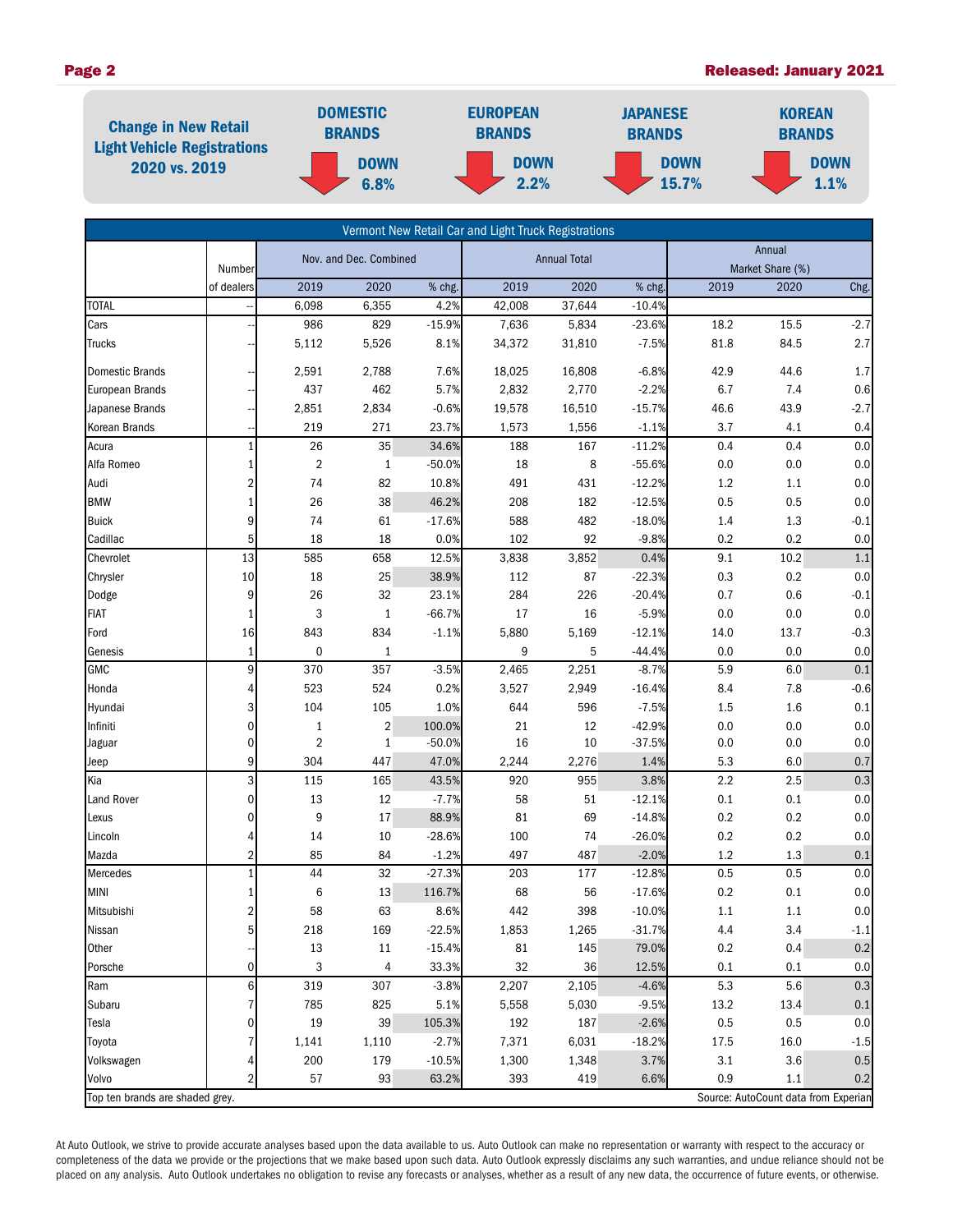## Percent Change in Brand Registrations 2020 vs. 2019 (Top 25 selling brands)

| Volvo        | 6.6%                                |
|--------------|-------------------------------------|
| Kia          | 3.8%                                |
| Volkswagen   | 3.7%                                |
| Jeep         | 1.4%                                |
| Chevrolet    | 0.4%                                |
| Mazda        | $-2.0%$                             |
| Tesla        | $-2.6%$                             |
| Ram          | $-4.6%$                             |
| Hyundai      | $-7.5%$                             |
| GMC          | $-8.7%$                             |
| Subaru       | $-9.5%$                             |
| Cadillac     | $-9.8%$                             |
| Mitsubishi   | $-10.0%$                            |
| Acura        | $-11.2%$                            |
| Ford         | $-12.1%$                            |
| Audi         | $-12.2%$                            |
| <b>BMW</b>   | $-12.5%$                            |
| Mercedes     | $-12.8%$                            |
| Honda        | $-16.4%$                            |
| <b>Buick</b> | $-18.0%$                            |
| Toyota       | $-18.2%$                            |
| Dodge        | $-20.4%$                            |
| Chrysler     | $-22.3%$                            |
| Lincoln      | $-26.0%$                            |
| Nissan       | $-31.7%$                            |
| $-100.0%$    | 0.0%<br>$-50.0%$<br>50.0%<br>100.0% |
|              | Percent change in registrations     |

# Vermont and U.S. Market Share 2020 (Top 20 selling brands in state) 11.3% 13.1% 13.7% 16.0%

Toyota





Registrations increased slightly for Volvo, Kia, Volkswagen, Jeep, and Chevrolet.



Toyota, Ford, Subaru, Chevrolet, and Honda were market share leaders in Vermont

Data Source: AutoCount data from Experian.

Attribution notice: Any material quoted must be attributed to Vermont Auto Outlook, published by Auto Outlook, Inc. on behalf of the Vermont Vehicle and Automotive Distributors Association. Data source must also be shown as "Data Source: AutoCount Data from Experian." Please contact the association with any questions or comments regarding the publication.